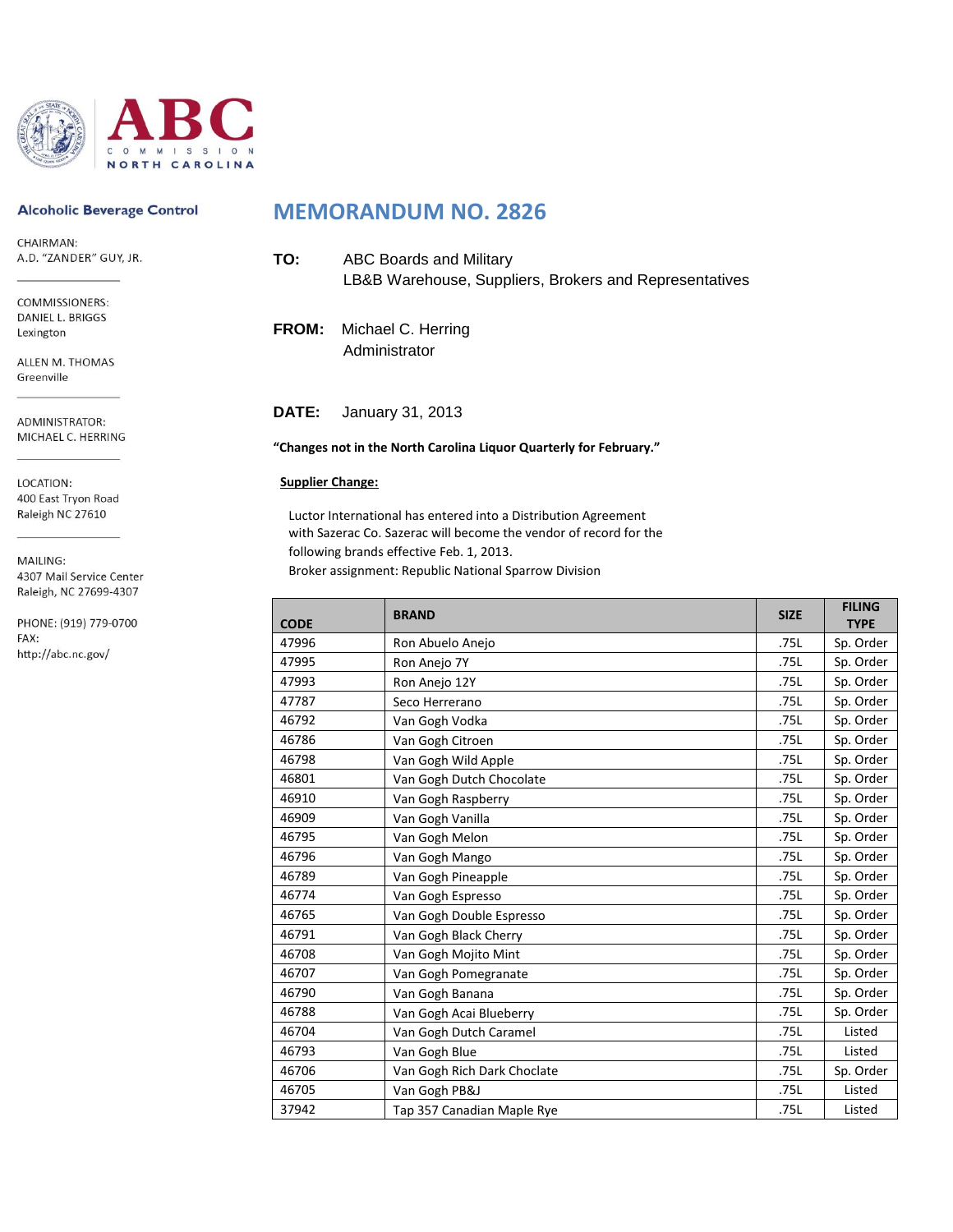# **MEMORANDUM NO. 2826 January 31, 2013** Page |2

### **Supplier Change:**

Luxco has purchased the following brands from Jim Beam Brands effective January 31, 2013

| <b>CODE</b> | <b>BRAND</b>                  | <b>SIZE</b> | <b>FILING</b><br><b>TYPE</b> |
|-------------|-------------------------------|-------------|------------------------------|
| 29644       | Calvert Extra                 | 1.75L       | Listed                       |
| 40658       | Calvert Gin                   | 1.75L       | Sp. Order                    |
| 21450       | Lord Calvert Canadian - 10 Pk | 50ML        | Sp. Order                    |
| 38769       | Lord Calvert Canadian         | 1.75L       | Listed                       |
| 38771       | Lord Calvert Canadian         | .75L        | Listed                       |
| 38775       | Lord Calvert Canadian         | .375L       | Listed                       |
| 38776       | Lord Calvert Canadian TRV     | .75L        | Listed                       |
| 56908       | Wolfschmidt                   | 1.75L       | Listed                       |
| 56909       | Wolfschmidt                   | .75L        | Sp. Order                    |

#### **Supplier Change**:

Appointment of Bacardi USA as US importer of St. Germain previously Cooper Spirits Effective immediately.

| <b>CODE</b> | <b>BRAND</b>                    | <b>SIZE</b> | <b>FILING TYPE</b> |
|-------------|---------------------------------|-------------|--------------------|
| 21105       | St. Germain Elderflower Liqueur | 50ML        | Sp. Order          |
| 62297       | St. Germain Elderflower Liqueur | .75L        | Listed             |

## **Supplier Change:**

From Spirits Marque One to Constellation Brands effective March 1, 2013. Broker: Republic National - Charlotte Division

| <b>CODE</b> | <b>BRAND</b>      | <b>SIZE</b> | <b>FILING</b><br><b>TYPE</b> |
|-------------|-------------------|-------------|------------------------------|
| 22003       | Svedka            | 200ML       | Listed                       |
| 46863       | Svedka Colada     | .75L        | Listed                       |
| 46864       | Svedka Raspberry  | 1.75L       | Sp. Order                    |
| 46865       | Svedka Cherry     | .75L        | Sp. Order                    |
| 46866       | Svedka Raspberry  | .75L        | Sp. Order                    |
| 46867       | Svedka Traveler   | .75L        | Listed                       |
| 46868       | Svedka            | 1.75L       | Listed                       |
| 46869       | Svedka            | .75L        | Listed                       |
| 46870       | Svedka            | .375L       | Listed                       |
| 46871       | Svedka Clementine | .75L        | Sp. Order                    |
| 46872       | Svedka Vanilla    | .75L        | Sp. Order                    |
| 46873       | Svedka Citron     | .75L        | Sp. Order                    |
| 46874       | Svedka Citron     | 1.75L       | Listed                       |
| 46899       | Svedka Clementine | 1.75L       | Listed                       |